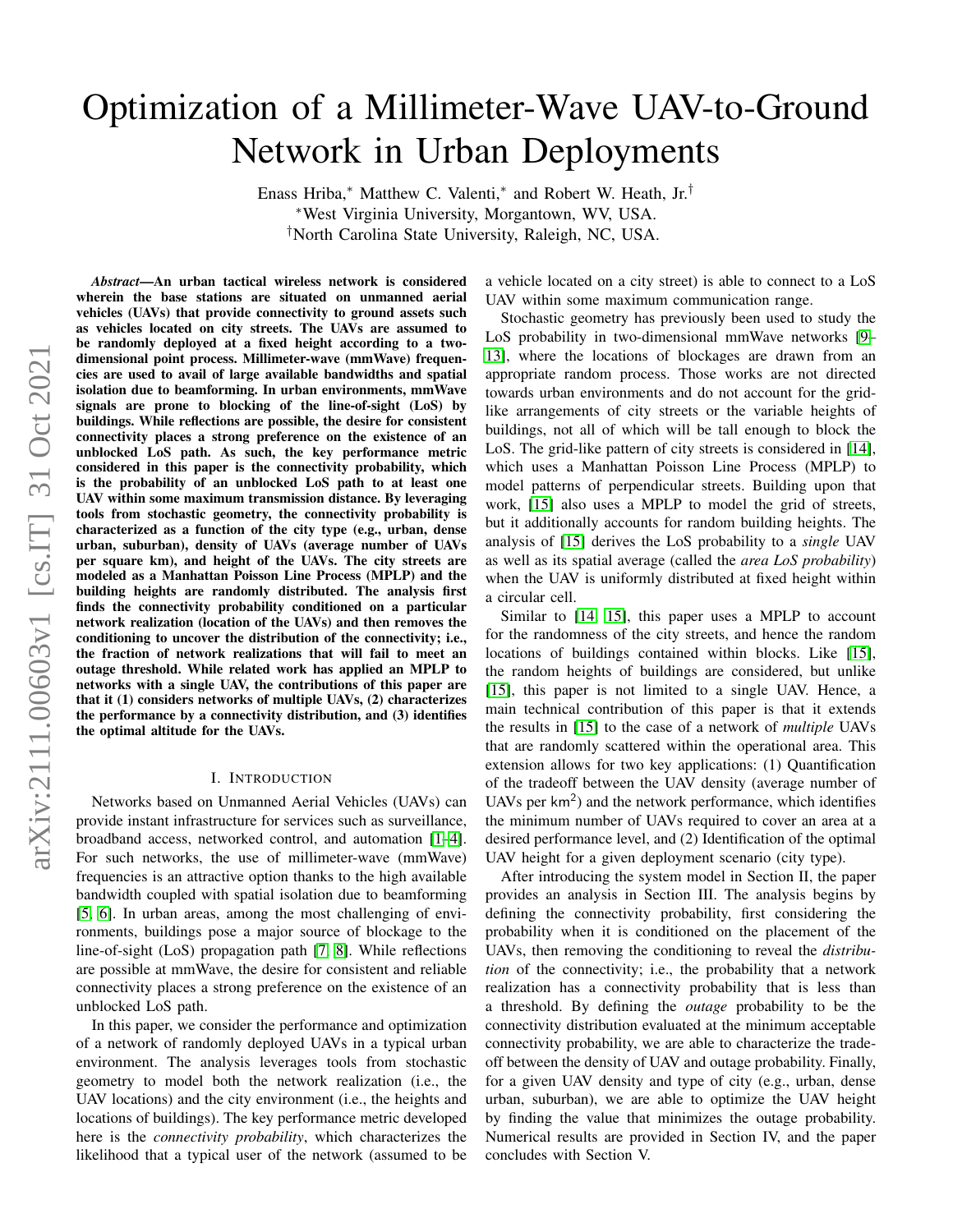<span id="page-1-0"></span>

Fig. 1: Example of a 3D Urban aerial network consisting of UAVs, user vehicles, and buildings. Green solid lines indicate LoS links while red dashed lines indicate non-LoS. A shadow is shown directly below each UAV to identify its projection onto the streets or building tops. Street widths are exaggerated relative to building widths.

### II. SYSTEM MODEL

As illustrated in Fig. [1,](#page-1-0) the network consists of UAVs in the air, users on the ground (typically located in vehicles), and blocks of buildings that serve as potential sources of blocking. The figure shows two UAVs and two user vehicles. A shadow is shown directly below each UAV to identify its projection onto the building or street below it. Each UAV is LOS to one of the UAVs, but its signal to the other UAV is blocked by a building.

Information communicated between the ground user and the UAVs is either backhauled to some central gateway when the destination is external to the network, or it is routed in the air to another UAV when the destination is internal to it. Backhauling and routing are outside the scope of this paper, but rather we focus exclusively on the UAV-to-ground link.

The city is laid out as a grid with streets either going in the east-west direction (X-axis) or the north-south direction (Y-axis). The locations of the streets are drawn from a MPLP, which is a pair of independent one-dimensional Poisson point processes (PPPs) of density  $\lambda_s$ , one for each dimension along the ground plane. In each dimension, the interval between neighboring points corresponds to the width of one street and the length of one building block. The mean street width is  $\mu_s$  and the mean block length is  $\mu_b$ . Accordingly,  $\lambda_s$  =  $1/(\mu_s + \mu_b)$ . It is assumed that each block contains at least one building, and if there are multiple buildings, they are all the same height. The height of a block is represented by the random variable  $H_B$  with cumulative distribution function  $F_{H_B}(h)$  and mean  $\mu_H$ . For ease of exposition, we assume that  $H_B$  is uniformly distributed between a minimum height  $H_{min}$ and a maximum height  $H_{\text{max}}$ , but other distributions such as exponential or Rayleigh can be considered (see [\[15\]](#page-6-8)).

Let Y denote a reference user and its location. Without loss of generality, assume that the user is located at the origin; i.e.,  $Y = 0$ . The user is in a vehicle with an antenna of height  $h_{\rm V}$  and located either on a north-south street of width  $w_{v}$ , on an east-west street of width  $w<sub>h</sub>$ , or at an intersection, in which case it is simultaneously on a north-south street and an east-west street. Accordingly, we consider two distinct cases: (1) The vehicle is at an intersection, or (2) The vehicle is not

<span id="page-1-1"></span>

Fig. 2: Coordinates associated with the  $i<sup>th</sup>$  UAV, including its location  $X_i$  as projected onto the ground, the 2D distance  $d_i$  from the vehicle to the projection, the azimuth angle  $\phi_i$  relative to the positive X axis, the height of UAV  $h_{\text{UAV}}$ , the height of the vehicle antenna  $h_{\text{V}}$ , and the 3D distance  $r_i$ .

at an intersection. Note that under this model, the reference station is at a fixed location while the topology of the city (location of streets and heights of buildings) changes for each realization of the underlying random model. Clearly, this is not literally how a city behaves – the buildings and streets are in known locations and do not change frequently. However, for a large city with a homogeneous distribution of streets and buildings, this is equivalent to randomly dropping the station at a different location within the city during each realization of the model. Thus, this is an effective model for a moving or randomly placed user and enables a good characterization of the city as a whole.

We assume that the UAVs are randomly deployed and model their locations with a two-dimensional homogeneous PPP with density  $\lambda_{UAV}$ . The UAVs are all at a constant height (or altitude)  $h_{\text{UAV}}$ . As illustrated in Fig. [2,](#page-1-1) let  $X_i$  for  $i \in \mathbb{Z}^+$ denote the UAVs and their locations as projected onto the ground plane. Let  $d_i = |X_i|$  be the distance from Y to  $X_i$ . As shown in Fig. [2,](#page-1-1)  $d_i$  is the distance from the user's vehicle to the projection of the UAV onto the ground (henceforth called the "2D distance"), while  $r_i$  is the distance from the vehicle's antenna to the UAV (the "3D distance"). The azimuth angle of departure of the UAV-vehicle path is denoted by  $\phi_i$ , which is uniform over  $(0, 2\pi)$  since the UAVs are drawn from a homogenous PPP. The UAVs are indexed according to their distances to Y such that  $d_1 \leq d_2 \leq ...$ 

The user may connect to any unblocked UAV that is within a maximum 3D transmission range  $r_{\text{max}}$ . The maximum range  $r_{\text{max}}$  accounts for physical-layer parameters including the transmit power, antenna gains, noise floor, fading margin, atmospheric effects, and transmission technology. To account for the UAVs being above the ground plane, the maximum 3D transmission range must be projected onto a maximum 2D transmission range  $d_{\text{max}} = \sqrt{r_{\text{max}}^2 - (h_{\text{UAV}} - h_{\text{V}})^2}$ . The user is considered to be *connected* if it has a LOS path to any UAV whose ground projection  $X_i$  is within the disk of radius  $d_{\text{max}}$ . Because the UAVs are drawn from a PPP, it follows that the number  $N$  of UAVs within this disk is Poisson with mean  $\lambda_{\text{UAV}} \pi d_{\text{max}}^2$ . The set of all UAVs within this disk forms a set of prospective UAVs with which the user may communicate. Denote this set by  $\mathcal{X}$ ; i.e.,  $\mathcal{X} = \{X_1, X_2, ..., X_N\}$ .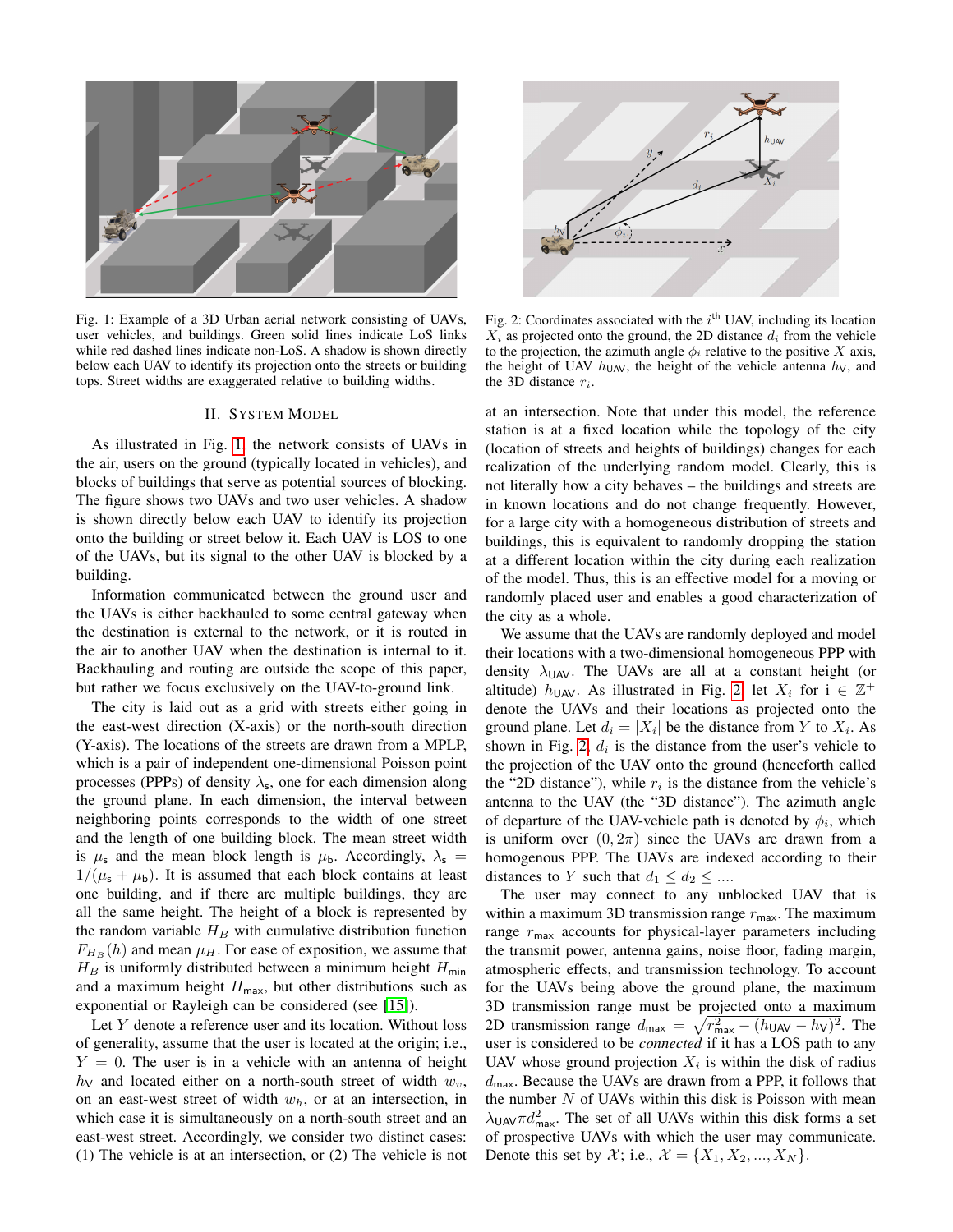# III. LOS DISTRIBUTION AND OUTAGE PROBABILITY

The *connectivity probability*  $p_c$  is the probability that at least one UAV within the maximum transmission range has an unblocked LoS to the user. The connectivity probability depends on whether the user's vehicle is at an intersection or outside an intersection. Initially, assume that it is at an intersection (the alternative case will be considered later). The connectivity probability also depends on the UAV locations  $\mathcal X$  as well as the realization of the city environment (i.e., the MPLP governing the street locations and the building heights). First, assume the UAVs locations  $X$  are fixed (this conditioning will be removed later). The corresponding *conditional* connectivity probability is denoted by  $p_c(\mathcal{X})$ .

In an urban environment, there is likely to be at least some correlation in the blockage events, since a large building could potentially block many UAVs. However, for an initial analysis, we assume here that the UAVs are independently blocked. Extension of this analysis to correlated blocking is left for future study as we discuss in the Conclusion. Under the assumption of independent blocking and noting that the vehicle is unable to connect only when *all* UAVs within the maximum range are blocked (i.e., non-LoS), the conditional probability of coverage can be found as

$$
p_{c}(\mathcal{X}) = 1 - \prod_{i=1}^{N} (1 - p_{LoS}(X_i))
$$
 (1)

where  $p_{\text{LoS}}(X_i)$  is the probability that the path between Y and  $X_i$  is LoS.

As in [\[15\]](#page-6-8), the value of  $p_{\text{LoS}}(X_i)$  may be found by noting that (1) The intersection containing the vehicle is at a known location (the origin), and hence the pair of perpendicular streets flowing through that intersection are at deterministic locations, and (2) The other streets are drawn from the MPLP, which comprises two *independent* PPPs, and hence the northsouth and east-west streets are independent. These properties allow  $p_{\text{LoS}}(X_i)$  to be decomposed as

<span id="page-2-0"></span>
$$
p_{\text{LoS}}(X_i) = p_{\text{LoS}}^{(0)}(X_i) \ p_{\text{LoS}}^{(x)}(X_i) \ p_{\text{LoS}}^{(y)}(X_i)
$$
 (2)

where  $p_{\text{LoS}}^{(0)}(X_i)$  is the probability that the link is not blocked by the building closest to the vehicle, which is at a deterministic location and on the same street as the vehicle,  $p_{\text{LoS}}^{(x)}(X_i)$ is the probability that it is not blocked by a building side that is perpendicular to the X-axis (governed by the first PPP), and  $p_{\mathsf{LoS}}^{(\bar{y})}(X_i)$  is the probability that it is not blocked by a side that is perpendicular to the Y-axis (governed by the second PPP).

Finding the first factor in [\(2\)](#page-2-0) requires identifying a critical height  $h_i^{(0)}$  for the building. If the building neighboring the intersection is taller than this height, then  $X_i$  will be blocked by it. From the geometry of Fig. [2](#page-1-1) (see also [\[15\]](#page-6-8)), this height is

$$
h_i^{(0)} = \frac{\max\left(\frac{w_v}{2}, \frac{w_v}{2} \cot\phi_i\right) (h_{\text{UAV}} - h_{\text{V}})}{d_i \cos\phi_i} + h_{\text{V}}.
$$
 (3)

It follows that the probability that the nearest building does not block the link is the CDF of the building height evaluated at the critical height

$$
p_{\text{LoS}}^{(0)}(X_i) = F_{H_B}\left(h_i^{(0)}\right). \tag{4}
$$

The second and third factors of [\(2\)](#page-2-0) require determining the likelihood that there is a building side in the corresponding direction that is sufficiently high to block the UAV. If building heights were ignored, then the probability can be found from the void probability of the corresponding PPP, which gives the probability that there are no points (building sides) in the desired interval. For a homogeneous PPP of intensity  $\lambda$ and interval of length  $\ell$ , the void probability is  $\exp(-\lambda \ell)$ . However, when height is considered, the PPP is thinned such that any point whose corresponding building side has a height that is less than the critical height for that location must be removed. The result is a non-homogenous PPP whose density is a function of distance, and its void probability is found by integrating the density along the interval. Letting  $Z \in \{X, Y\}$  indicate either the X or Y direction, the resulting void probability of the thinned PPP is

<span id="page-2-1"></span>
$$
p_{\text{LoS}}^{(z)}(X_i) = \exp\left(-\int_{z_a}^{z_b} \lambda_{\text{s}}^{(z)}(z)dz\right) \tag{5}
$$

where  $\lambda_s^{(z)}(z)$  is the non-homogenous density of the thinned PPP in the Z direction, while  $z_a$  and  $z_b$  are the limits of the integration (discussed below).

A point at coordinate  $z$  will be removed if the corresponding building side at that coordinate is below a critical height for that coordinate, otherwise it will be retained. Since the probability that a point at coordinate z will be retained is the complement of the CDF of the building height evaluated at that coordinate, the density of the thinned PPP becomes

$$
\lambda_{\mathsf{s}}^{(z)}(z) = \lambda_{\mathsf{s}} \left[ 1 - F_{H_B} \left( h_i^{(z)}(z) \right) \right] \tag{6}
$$

where  $h_i^{(z)}(z)$  is the critical height in the Z direction at coordinate z, which can be found from the geometry of the problem.

In the X direction, the critical height is

$$
h_i^{(x)}(x) = \frac{x(h_{\text{UAV}} - h_{\text{V}}) + h_{\text{V}}d_i \cos \phi_i}{d_i \cos \phi_i} \tag{7}
$$

while in the Y direction it is

$$
h_i^{(y)}(y) = \frac{y(h_{\text{UAV}} - h_{\text{V}}) + h_{\text{V}}d_i \sin \phi_i}{d_i \sin \phi_i}.
$$
 (8)

For the X direction, the limits of integration in [\(5\)](#page-2-1) are

$$
z_{\mathsf{a}} = \max\left(\frac{w_{\mathsf{v}}}{2}, \frac{w_{\mathsf{v}}}{2}\cot\phi_i\right)
$$
  
\n
$$
z_{\mathsf{b}} = d_i \cos\phi_i \tag{9}
$$

while for the Y direction they are

$$
z_{a} = \max\left(\frac{w_{b}}{2}, \frac{w_{b}}{2} \tan \phi_{i}\right)
$$
  
\n
$$
z_{b} = d_{i} \sin \phi_{i}.
$$
 (10)

Since the connectivity probability depends on whether or not the vehicle is at an intersection, we define  $p_{c_{\text{sec}}}(\mathcal{X})$  to be the conditional connectivity probability when the vehicle is at an intersection and  $p_{c_{str}}(\mathcal{X})$  to be the conditional connectivity probability when it is not.  $p_{c_{\text{sec}}}(\mathcal{X})$  is found using the methodology given above, while  $p_{c_{str}}(\mathcal{X})$  is found by setting  $w_{\mathsf{v}} = 0$ or  $w_h = 0$  (depending on whether the vehicle is located on a north-south street or an east-west street).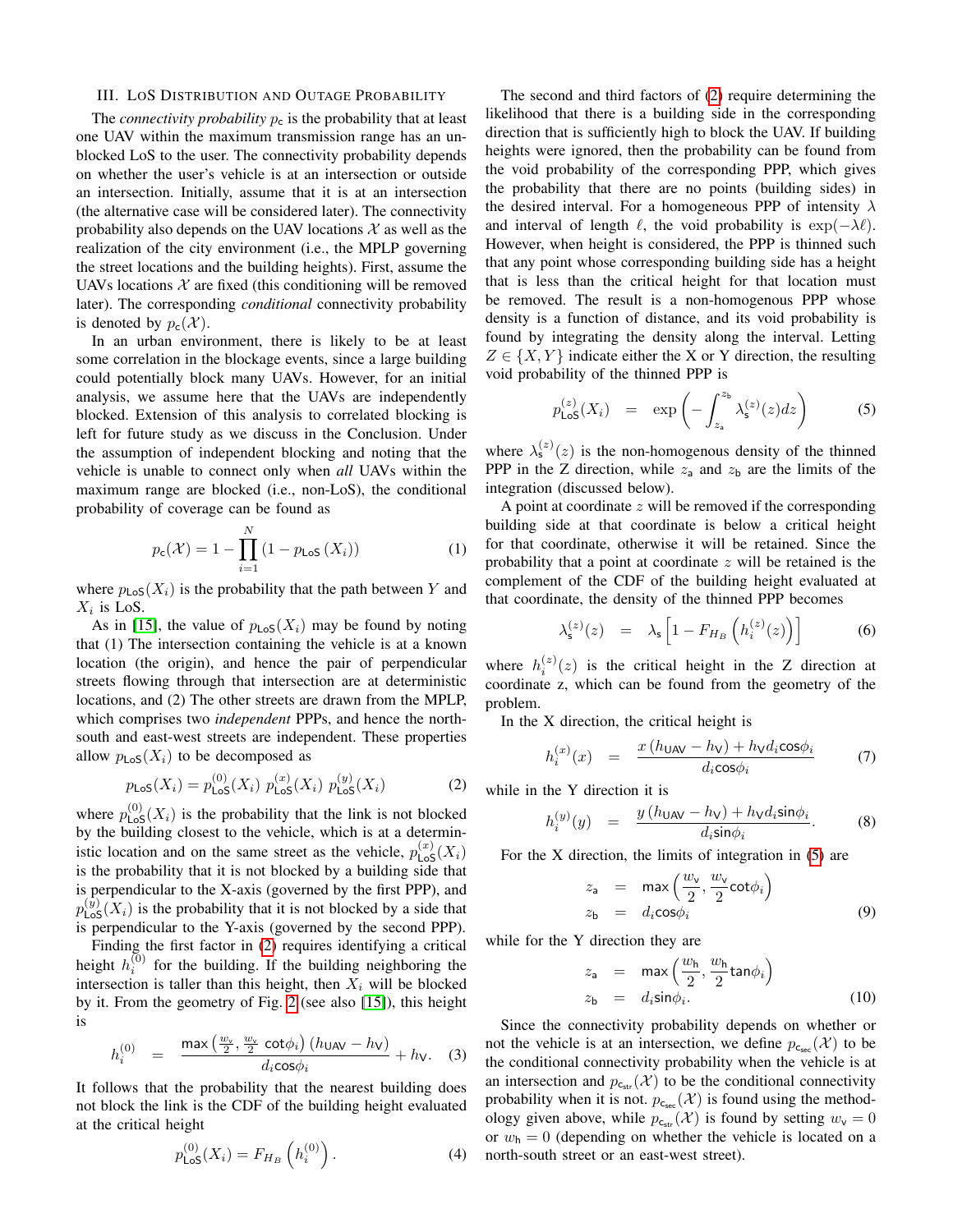TABLE I: PARAMETERS FOR THE URBAN GRID MODEL

| Type        | Mean building<br>height, $\mu_H$ | Mean side<br>width, $\mu_h$ | Mean street<br>width, $\mu_s$ |
|-------------|----------------------------------|-----------------------------|-------------------------------|
| Suburban    | 10 <sub>m</sub>                  | 37 <sub>m</sub>             | 10 <sub>m</sub>               |
| Urban       | 19 <sub>m</sub>                  | 45 <sub>m</sub>             | 13 <sub>m</sub>               |
| Dense urban | $25 \text{ m}$                   | 60 <sub>m</sub>             | 20 <sub>m</sub>               |

Because the UAVs are randomly located, the value of  $p_c(\mathcal{X})$ will vary from one network realization to the next. Hence  $p_c$  is itself a random variable, and the CDF of  $p_c$  can be described as

<span id="page-3-0"></span>
$$
F_{\mathsf{c}}(\gamma) = \mathbb{P}[p_{\mathsf{c}} \le \gamma]. \tag{11}
$$

The overall CDF is the average of the CDFs of  $p_{c_{\text{sec}}}$  and  $p_{c_{\text{str}}}$ , where the probability of being in an intersection is  $\mu_s/(\mu_s +$  $\mu_{\rm b}$ ). Equation [\(11\)](#page-3-0) can be rewritten as

<span id="page-3-3"></span>
$$
F_{\rm c}(\gamma) = \left(\frac{\mu_{\rm s}}{\mu_{\rm s} + \mu_{\rm b}}\right) \mathbb{P}[p_{\rm c_{\rm sec}} \le \gamma] + \left(1 - \frac{\mu_{\rm s}}{\mu_{\rm s} + \mu_{\rm b}}\right) \mathbb{P}[p_{\rm c_{\rm str}} \le \gamma]. \tag{12}
$$

The CDF of  $p_c$ ,  $F_c(\gamma)$ , quantifies the likelihood that the  $p_c$  is below some threshold  $\gamma$ . If  $\gamma_{\text{th}}$  is interpreted as the minimum acceptable  $p_c$  required to achieve reliable communications, then  $F_c(\gamma_{\text{th}})$  is the *outage probability* of the system. The outage probability can be used to evaluate the tradeoff of using different UAV densities. In addition, it can be used to find the optimal UAV height for a given UAV density and city type. The optimization of UAV height may be expressed as

<span id="page-3-1"></span>
$$
\min_{h_{\text{UAV}}} F_{\text{c}}(\gamma_{\text{th}}), \quad \text{s.t.} \quad 0 < r_{\text{max}} + h_{\text{V}} < h_{\text{UAV}} \tag{13}
$$

While [\(13\)](#page-3-1) could be solved using classical gradient descent approaches, a pragmatic approach to solving it is to simply generate the  $p_c$  distribution for a range of UAV densities and heights, read the outage probability from those curves, and look for the height that minimizes the outage probabilty for each UAV density.

# IV. NUMERICAL RESULTS

In this section, we begin by illustrating the connectivity distribution through numerical examples. We then investigate the outage probability for a variety of city types, UAV densities, and UAV heights. Finally, we find the optimal UAV altitude that minimizes the outage probability for different city types as a function of UAV density. Three city types are considered: Suburban, urban, and dense urban. The parameters used for each of these city types is specified in Table I. When non-zero values are needed for  $w_h$  and  $w_v$ , they are set to the value of  $\mu$ <sub>s</sub> given in the table. The minimum and maximum building heights are  $H_{\text{min}} = \mu_H/2$  and  $H_{\text{max}} = 3\mu_H/2$ , respectively. Throughout this section, the height of the vehicle's antenna is set to  $h_V = 10$  m.

Because  $p_c$  depends on  $\mathcal{X}$ , its distribution  $F_c(\gamma)$  can be found by defining the equivalent event  $\mathcal{X}' = {\mathcal{X} : p_c(\mathcal{X}) \leq \gamma}$ and then finding the probability that X is in  $\mathcal{X}'$ ; i.e.,  $F_c(\gamma) =$  $\mathbb{P}(\mathcal{X} \in \mathcal{X}')$ . However, this requires the inversion of the equation for  $p_c(\mathcal{X})$ , which is not a tractable operation, especially since the cardinality of  $X$  (i.e.,  $N$ ) is random. Moreover, the

<span id="page-3-2"></span>

Fig. 3: The connectivity distribution for urban and suburban deployments, considering two possible vehicle locations (at intersections or outside intersections) and the average across both locations. UAV density, UAV height, and maximum transmission range are fixed at  $\lambda_{\text{UAV}} = 20/\text{km}^2$ ,  $h_{\text{UAV}} = 100 \text{ m}$ , and  $r_{\text{max}} = 250 \text{ m}$ .

integral required to obtain the probability is over a region with an irregular boundary. Instead, an effective and pragmatic approach to finding the distribution of  $p_c$  is to use a simulation. The simulation involves the repeated realization of the set X. For each realization of X, the resulting  $p_c(\mathcal{X})$  is found and recorded. The CDF of  $p_c$  is then found by plotting the empirical CDF of the recorded data.

The connectivity distribution  $F_c(\gamma) = \mathbb{P}[p_c \leq \gamma]$  is shown in Fig. [3](#page-3-2) for urban and suburban environments, taking into account the two kinds of vehicle locations. In particular, the blue dashed lines correspond to the case that the vehicle is located at an intersection, the dotted red lines correspond to the case that the vehicle is located outside an intersection, and the green solid lines account for both cases by averaging them according to [\(12\)](#page-3-3). The distributions are computed by fixing the values of  $r_{\text{max}} = 250 \text{ m}$ ,  $\lambda_{\text{UAV}} = 20/\text{km}^2$ , and  $h_{\text{UAV}} = 100 \text{ m}$ .

When comparing the connectivity distribution with figures such as Fig. [3,](#page-3-2) curves that are relatively lower correspond to better performing scenarios than curves that are higher. This is because the lower curves are less likely to have coverage probabilities that fail to meet a threshold (the value of the argument  $\gamma$ ), and hence are *more* likely to have coverage probabilities that are better than  $\gamma$ . Thus, Fig. [3](#page-3-2) shows that performance is consistently better in suburban environments than in urban environments, which can be attributed to the lower value of  $\mu_H$  and hence shorter buildings in the suburbs. The figure also shows that performance is better when the vehicle is at intersections than when it is not at an intersection. This is due to the fact that, at an intersection, the vehicle can find a LoS path directly down two streets instead of just down the one street. When looking at the combined probability, we see that the performance is closer to the case where it is outside an intersection, since a vehicle moving at constant velocity is more likely to be outside of an intersection than it is to be at an intersection. For the remaining results in this section, the connection probability is found by averaging the probabilities at the two vehicle locations.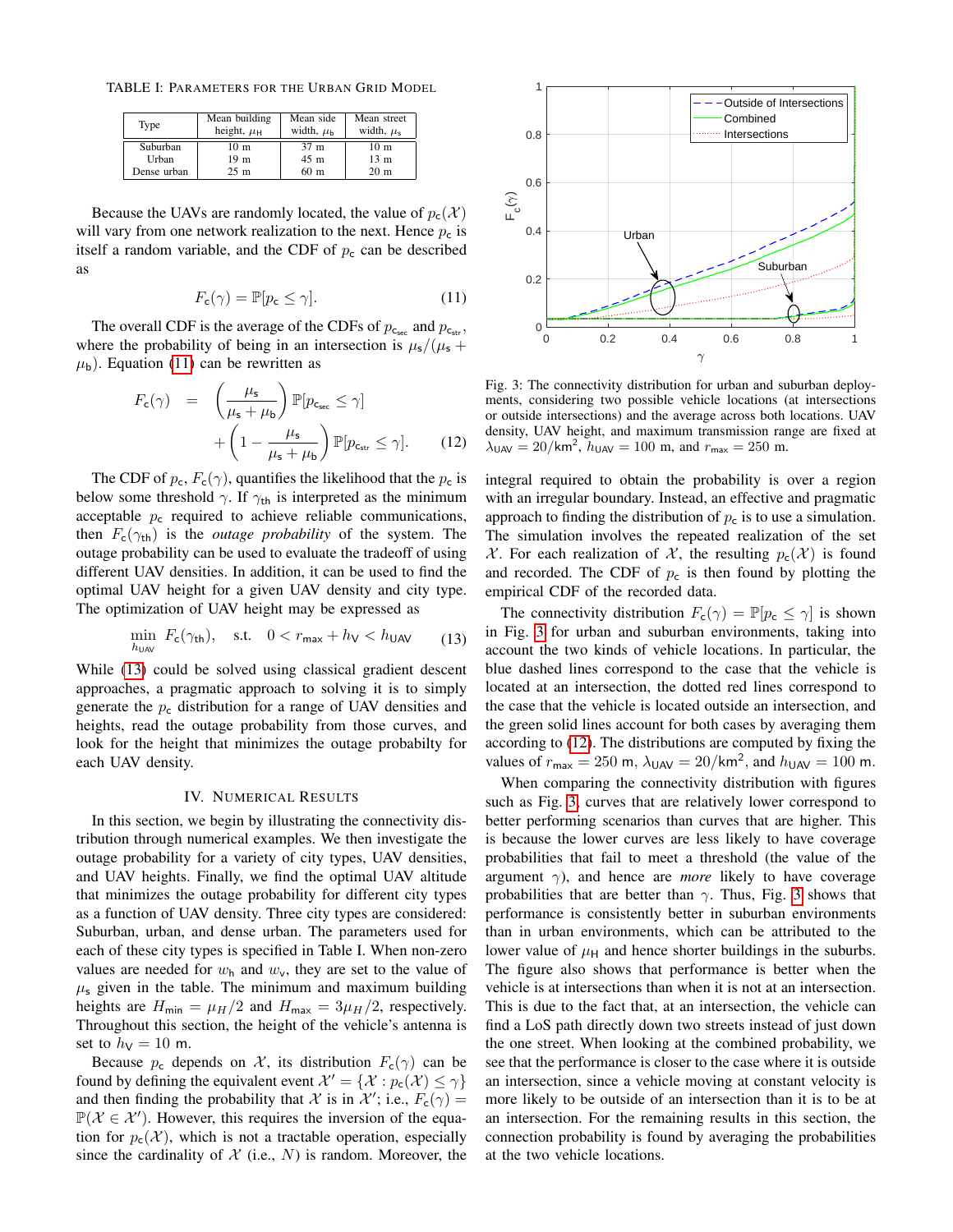<span id="page-4-0"></span>

Fig. 4: The connectivity distribution when  $r_{\text{max}} = 200$  m and 300 m for dense urban, urban, and suburban deployments. UAV density and UAV height are fixed at values of  $\lambda_{\text{UAV}} = 20/\text{km}^2$ ,  $h_{\text{UAV}} = 100 \text{ m}$ .

<span id="page-4-1"></span>

Fig. 5: The outage probability at threshold  $\gamma_{\text{th}} = 0.8$  with respect to  $h_{\text{UAV}}$  when  $\lambda_{\text{UAV}} = 10, 20, 30/\text{km}^2$ . The deployment is urban and the maximum transmission range is fixed at  $r_{\text{max}} = 250$  m.

Fig. [4](#page-4-0) shows the connectivity distribution for two different values of the maximum transmission range,  $r_{\text{max}} =$ {200, 300} m, taking into account all three different city types. When  $r_{\text{max}}$  is greater, the CDF is lower, due to the fact that the vehicle is likely to have more UAVs within its range. The CDF also varies depending on the deployment, since building heights are generally higher for urban deployments and even higher for dense urban deployments, hence the denser environments perform worse than the sparser ones.

Figs. [5](#page-4-1) and [6](#page-4-2) show the outage probability rather than the connectivity distribution. The outage probability is merely the value of the connectivity distribution at a specified threshold  $\gamma_{\text{th}}$ . Hence, the outage probability is  $F_c(\gamma_{\text{th}})$  and quantifies the probability that a given network realization fails to have a coverage probability of  $\gamma_{\text{th}}$ . For these curves,  $\gamma_{\text{th}} = 0.8$ . Fig. [5](#page-4-1) shows the outage probability as a function of UAV height in an urban environment for three different values of UAV density  $\lambda_{\text{UAV}} = \{10, 20, 30\} / \text{km}^2$  with  $r_{\text{max}} = 250$  m. The figure

<span id="page-4-2"></span>

Fig. 6: The outage probability at threshold  $\gamma_{\text{th}} = 0.8$  with respect to  $h_{\text{UAV}}$  for the three city types. UAV density and maximum transmission range are fixed at values of  $\lambda_{\text{UAV}} = 20/\text{km}^2$  and  $r_{\text{max}} = 250$  m.

<span id="page-4-3"></span>

Fig. 7: Contour plot showing the outage probability as a function of both UAV density  $\lambda_{\text{UAV}}$  and UAV height  $h_{\text{UAV}}$ . Contours are spaced in increments of 0.1, with 0.1 being the topmost curve.

shows that there is an optimal value of the UAV height  $h_{\text{UAV}}$ . If  $h_{\text{UAV}}$  is too low, it will be more easily blocked by buildings that are tall enough to intersect the LoS path. However, if  $h_{\text{UAV}}$ is too high, the projection  $d_{\text{max}}$  onto the ground plane will get smaller due to the geometry (see Fig. 2), and thus the average number of UAVs within range will be reduced. The optimal height increases with decreasing UAV density, suggesting that when the UAV density is low, it is more important for close UAV to clear nearby buildings by being sufficiently high than it is for there to be a large area containing UAVs.

Fig. [6](#page-4-2) shows the outage probability as a function of UAV height for all three city types at UAV density  $\lambda_{UAV} = 20/km^2$ with  $r_{\text{max}} = 250$  m. The figure shows that the optimal height depends on the type of city environment, since denser city environments have a taller mean building height. As the city environment gets denser, higher UAV altitudes are required to overcome blocking by the taller buildings.

Fig. [7](#page-4-3) is a contour plot that shows contours of constant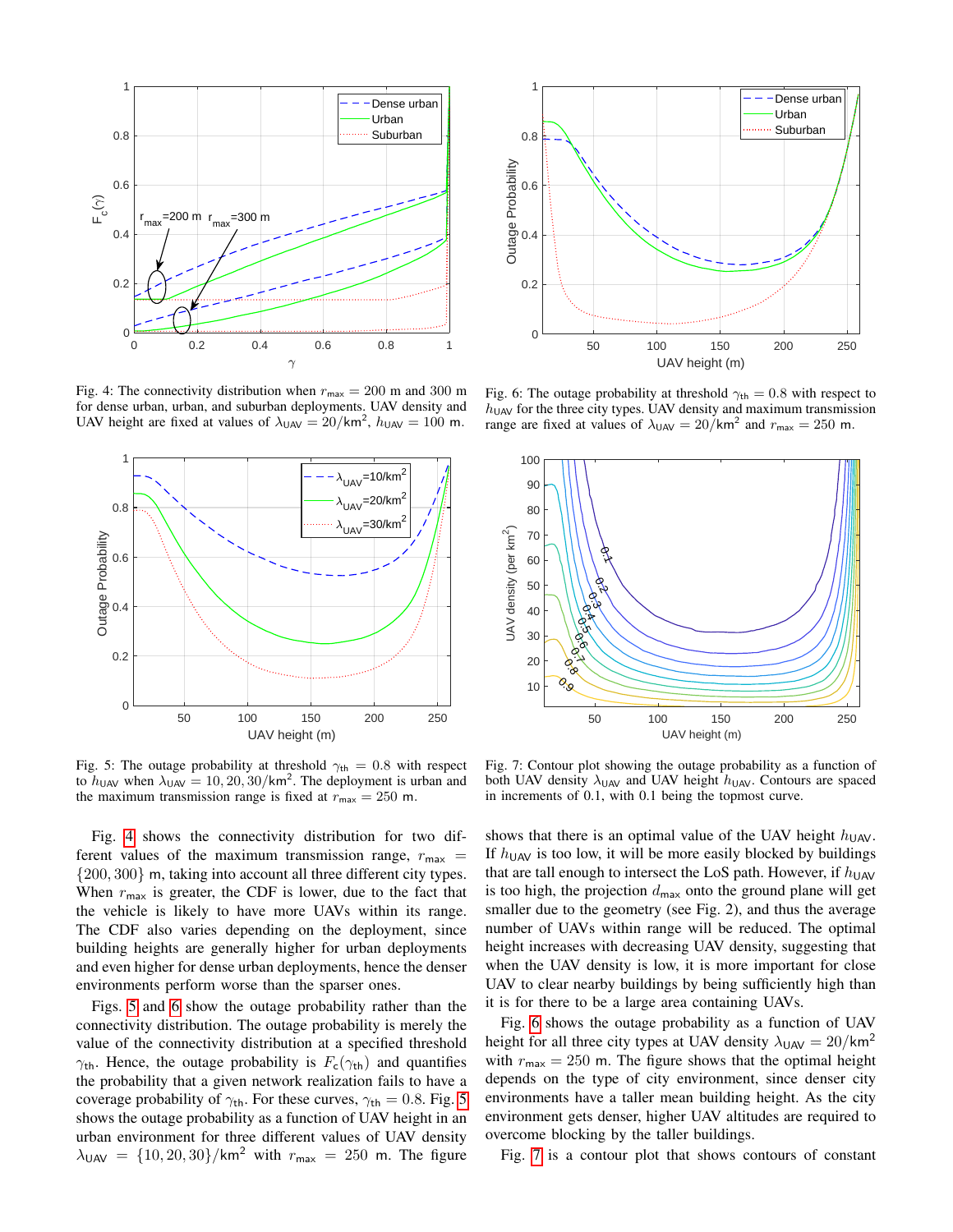<span id="page-5-1"></span>

Fig. 8: The optimal UAV height with respect to  $\lambda_{UAV}$  for dense urban, urban, and suburban deployments.

outage probability as a function of both UAV density  $\lambda_{\text{UAV}}$ and UAV height  $h_{\text{UAV}}$ . Contours are spaced in increments of 0.1, with 0.1 being the top curve and 0.9 the bottom curve. The outage threshold is  $\gamma_{\text{th}} = 0.8$ , the city type is urban, and the maximum transmission range is  $r_{\text{max}} = 250$  m. The figure can be used to determine the minimum UAV density and optimal height required to meet an outage constraint. For instance, if the system must operate at an outage of 0.1, then the curve shows that the UAV density must be at least  $\lambda_{\text{UAV}} = 31/\text{km}^2$ and the height should be  $h_{\text{UAV}} = 162$  m when the minimum UAV density used.

Figs. [8](#page-5-1) and [9](#page-5-2) show the result of the optimization given by [\(13\)](#page-3-1) for a threshold of  $\gamma_{\text{th}} = 0.8$  and  $r_{\text{max}} = 250$  m. In particular, Fig. [8](#page-5-1) shows the optimal UAV height as a function of UAV density for each of the three city types, and Fig. [9](#page-5-2) shows the corresponding outage probability. From these curves, it is again observed that the optimal height decreases with increasing UAV density and that the optimal height is lower for less dense city environments. Together, these curves can be used to determine the minimum UAV density required to achieve a desired outage probability (by reading Fig. [9\)](#page-5-2) and the corresponding optimal UAV height (by reading from Fig. [8\)](#page-5-1).

# V. CONCLUSION

By using a MPLP to model the locations of city streets and taking into account the random heights of the buildings, the methodology in this paper can be used to compute the connectivity probability for a randomly deployed network of multiple UAVs. For UAVs at fixed location, the conditional connectivity probability characterizes the connectivity conditioned on those locations. When the UAVs are drawn from a point process, then removing the conditioning allows the connectivity to be characterized by its distribution, which gives the probability that a network realization (set of UAV locations) fails to meet a threshold. The connectivity distribution can then be used to find the outage probability, which is the distribution evaluated at a specified outage threshold. With the outage probability so defined, it can be used to characterize the tradeoff between UAV density and network performance for different city types.

<span id="page-5-2"></span>

Fig. 9: Outage probability achieved when the optimal UAV height is used in dense urban, urban, and suburban deployments.

Moreover, the outage probability can be used to drive an optimization that identifies the optimal UAV height.

We note some limitations of this work that imply directions for future work. We assume that blocking is independent, but in reality it is likely that a large building may block several UAVs simultaneously. The extent of this issue could be initially explored through simulation, and if correlated blocking proves to significantly impact performance, then the analysis should be extended to account for it. Such an extension is beyond the scope of this paper, but could potentially avail of the approximations provided in [\[16\]](#page-6-9). With respect to optimization, we assume that all UAVs are at a constant altitude, but it may prove to be beneficial for UAVs to be at different altitudes. Instead of optimizing a fixed altitude, the optimization could be used to identify an optimizing altitude distribution. Finally, we note that the physical-layer model is captured by a single parameter – the maximum transmission range – but a more detailed analysis could explicitly capture the effects of fading, interference, and antenna beamforming. Such analysis could also capture the effects of building reflections.

While this paper has focused on mmWave transmission, it applies equally well to other modes of communication that are primarily LoS, such as free-space optical (FSO) communication.

## ACKNOWLEDGEMENTS

Heath was supported in part by the National Science Foundation under Grant No. ECCS-1711702 and Valenti was supported in part by the National Science Foundation under Grant No. CNS-1066197.

### **REFERENCES**

- <span id="page-5-0"></span>[1] B. Shang, L. Liu, J. Ma, and P. Fan, "Unmanned aerial vehicle meets vehicle-to-everything in secure communications," *IEEE Communications Magazine*, vol. 57, pp. 98–103, Oct. 2019.
- [2] C. T. Cicek, H. Gultekin, B. Tavli, and H. Yanikomeroglu, "UAV base station location optimization for next generation wireless networks: Overview and future research directions," in *Proc. 1st International Conference on Unmanned Vehicle Systems (UVS)*, Feb. 2019.